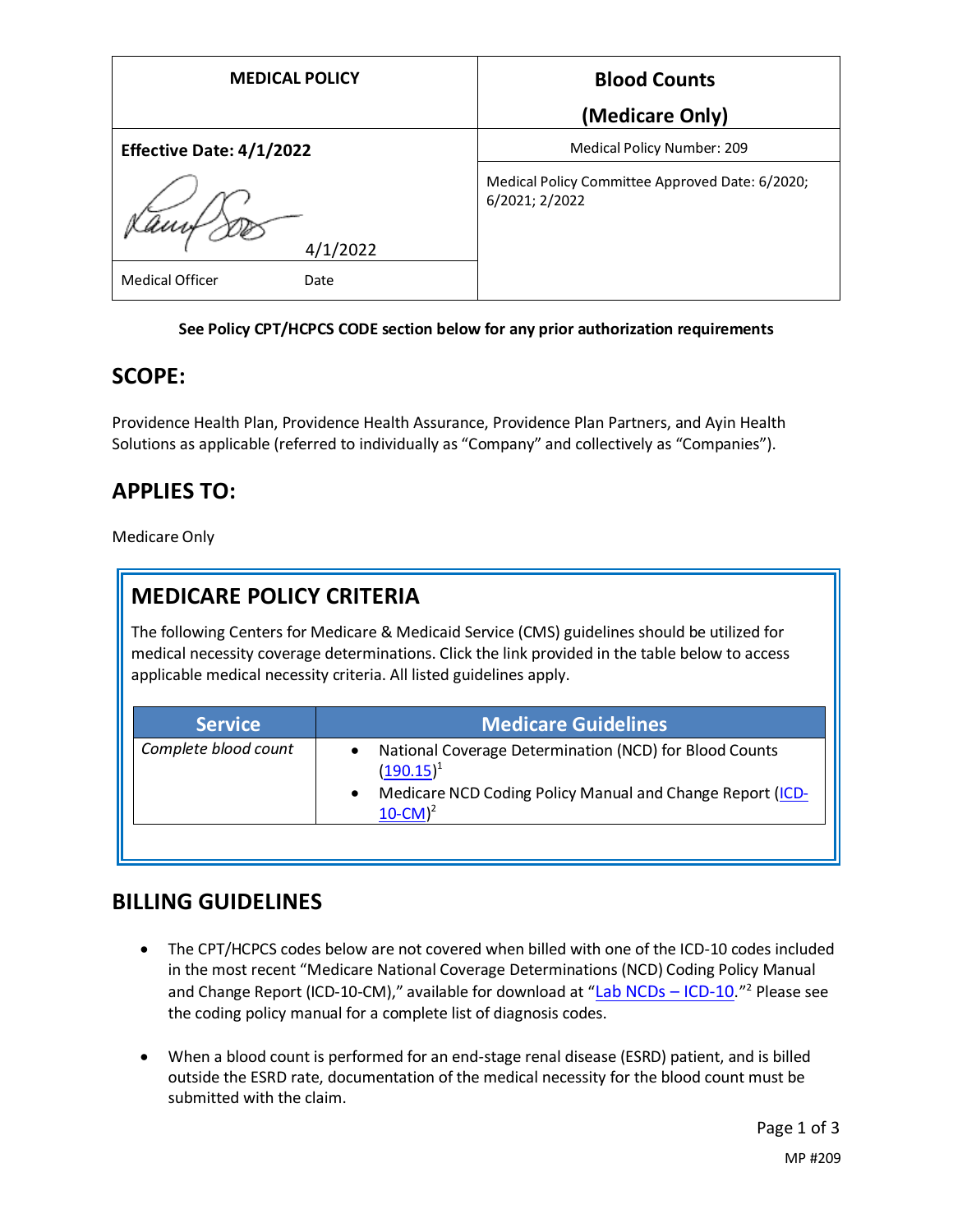• If repeat testing is performed, a more descriptive diagnosis code (e.g., anemia) should be reported to support medical necessity.

# **CPT/HCPCS CODES**

| <b>Medicare Only</b>            |                                                                                      |  |
|---------------------------------|--------------------------------------------------------------------------------------|--|
| No Prior Authorization Required |                                                                                      |  |
| 85004                           | Blood count, automated differential white blood cell (WBC) count                     |  |
| 85007                           | Blood count; blood smear, microscopic examination with manual differential WBC count |  |
| 85008                           | Blood count; blood smear, microscopic examination without manual differential WBC    |  |
|                                 | count                                                                                |  |
| 85013                           | Blood count, Spun microhematocrit                                                    |  |
| 85014                           | Blood count, hematocrit (Hct)                                                        |  |
| 85018                           | Blood count, Hemoglobin                                                              |  |
| 85025                           | Blood count, complete (CBC), automated (Hgb, Hct, RBC, WBC and platelet count) and   |  |
|                                 | automated differential WBC count                                                     |  |
| 85027                           | Blood count, complete (CBC), automated (Hgb, Hct, RBC, WBC and platelet count)       |  |
| 85032                           | Blood count; manual cell count (erythrocyte, leukocyte, platelet) each               |  |
| 85048                           | Blood count, leukocyte (WBC), automated                                              |  |
| 85049                           | Blood count; platelet, automated                                                     |  |

## **INSTRUCTIONS FOR USE**

Company Medical Policies serve as guidance for the administration of plan benefits. Medical policies do not constitute medical advice nor a guarantee of coverage. Company Medical Policies are reviewed annually and are based upon published, peer-reviewed scientific evidence and evidence-based clinical practice guidelines that are available as of the last policy update. The Companies reserve the right to determine the application of Medical Policies and make revisions to Medical Policies at any time. Providers will be given at least 60-days notice of policy changes that are restrictive in nature.

The scope and availability of all plan benefits are determined in accordance with the applicable coverage agreement. Any conflict or variance between the terms of the coverage agreement and Company Medical Policy will be resolved in favor of the coverage agreement.

## **REGULATORY STATUS**

#### Mental Health Parity Statement

Coverage decisions are made on the basis of individualized determinations of medical necessity and the experimental or investigational character of the treatment in the individual case. In cases where medical necessity is not established by policy for specific treatment modalities, evidence not previously